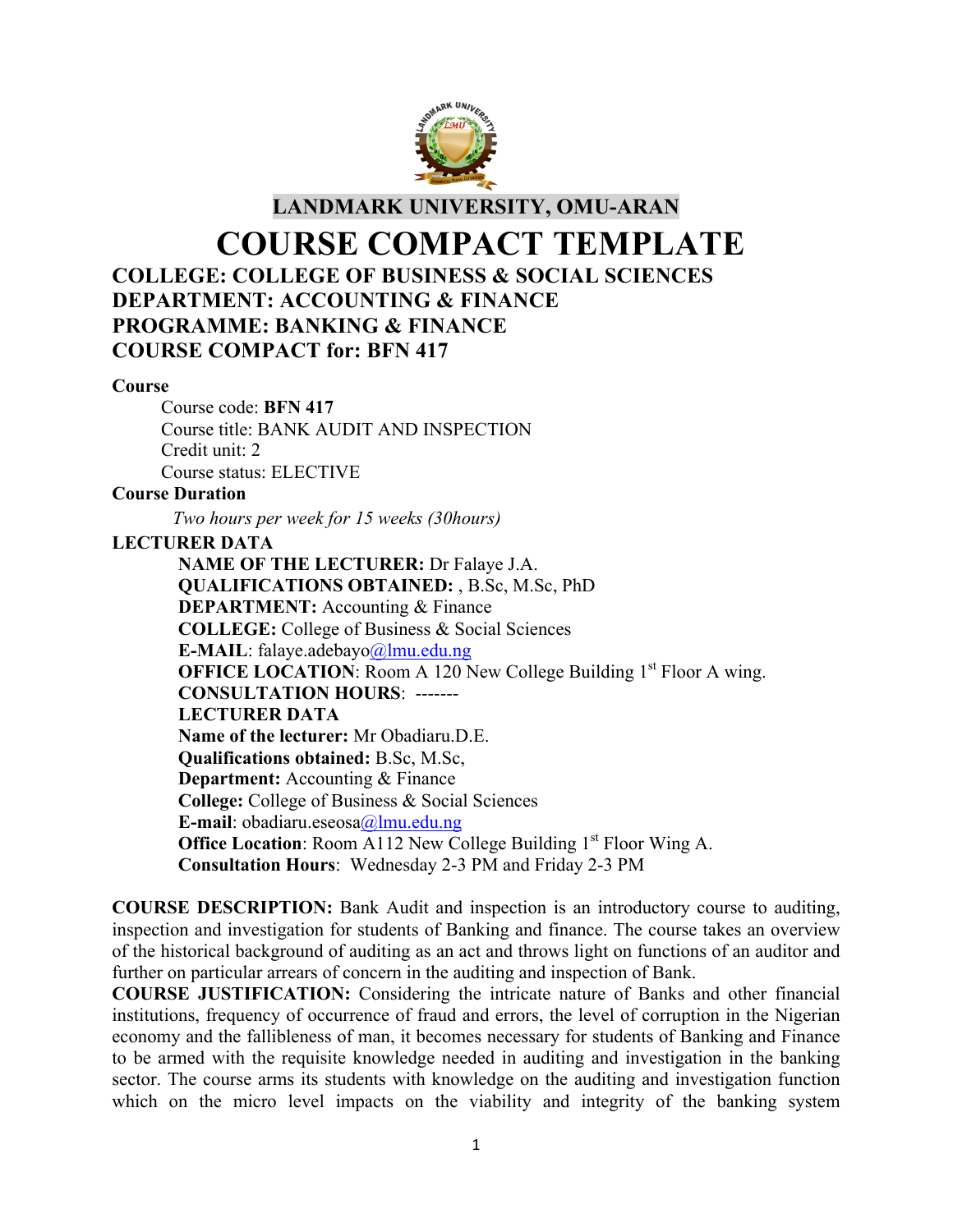particularly, other organizations and on the larger scale the economy. **COURSE OBJECTIVES**

At the end of this course, students are expected to understand:

- The definition and Nature of audit and the audit function
- The roles and the function of the Auditor
- Risk associated with computer operation and how to minimize such risks
- The importance of branch inspection, types of bank inspection and special areas in branch inspection.
- Specific stipulations of the prudential guidelines and money laundering.

## **COURSE CONTENT:**

Overview of bank audit; Definition and Nature of Audit, Audit Function, Attributes and Ethical Principles of the Auditor; Risks Associated with Computer Operation and how to minimize Such Risk. The legal framework of Audit and Inspection: Constraint and Problems, the Role and Responsibilities of External Auditors; The Role and Responsibilities of Internal Auditor. Comprehensive Inspection Procedure of Special Items: Inspection: The Place of Inspection in the Organizational Framework of Banks; Philosophy of Branch Inspection, Advantages of Branch Inspection, and Types of Inspection. Core inspection; Special Area in Banks' inspection: Prudential Guidelines and Money Laundering. Investigation: Frauds and Nature of Frauds, Techniques used in Branch Inspection, the Inspector in a Mechanized Environment.

| S/N | Grading                  | Score $(\% )$ |
|-----|--------------------------|---------------|
|     |                          |               |
|     | CA <sub>1</sub>          |               |
|     |                          |               |
|     | MID SEMESTER TEST(CA2)   | 15            |
|     |                          |               |
|     | CA <sub>3</sub>          | 8             |
|     |                          |               |
|     | <b>Final Examination</b> | 70            |
|     | <b>Total</b>             | 100           |

**Method of Grading**

## **LECTURE CONTENT**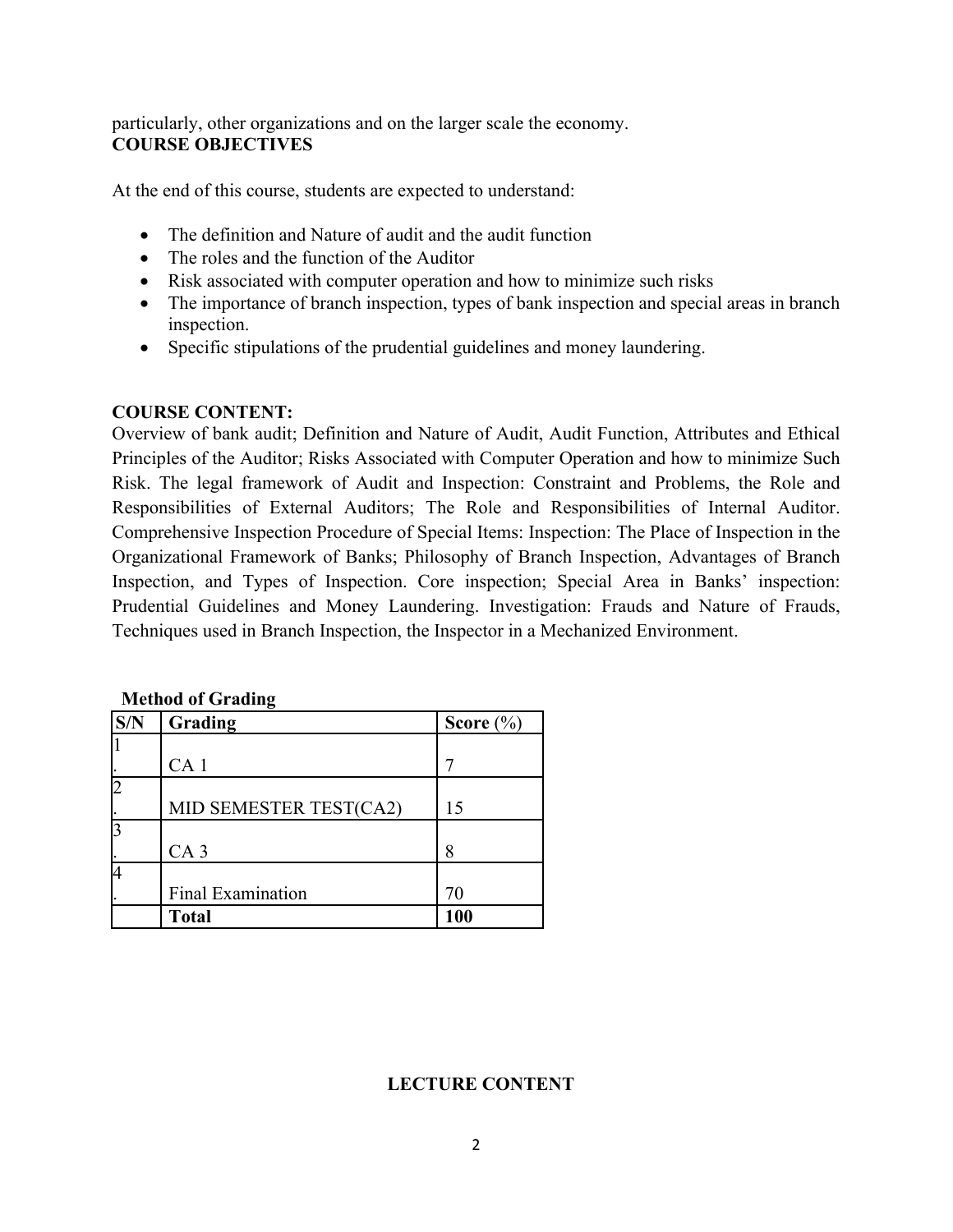## **COURSE OUTLINE**

**Week 1&2:** Definition, History and Nature of Audit.

- Ø **Objectives:** Student should be able to define auditing and know it's history.
- Ø **Description**

First Hour: Definition of Audit/Auditing, History of Audit Second Hour: Nature of Audit

- Ø **Study Question:** 
	- Ø **Week One Study Question(s)**
	- $\triangleright$  =Define auditing and throw light on its history
	- Ø **Week Two Study Question(s)**
	- $\triangleright$  -Give a diagrammatic description of the nature of audit.
- Ø **Reading List -**

Fundamentals and Principles of Auditing ( ICAN STUDY PACK). Tandon Sudharsanam and Sundharabahu(2008 ) A handbook of Practical Auditing. S Chand.

**Week3**: Attributes and Ethical Principles of the Auditor;

**Objectives:** Student should be able to list ethical principles of Auditors.

#### **Description:**

First Hour: Personal attributes of an Auditor Second Hour: Ethical Principles of Auditor

- Ø **Study Question:** 
	- Ø **Week Three Study Question(s)**
	- $\triangleright$  -List five ethical principles of auditing
- Ø **Reading List –** Fundamentals and Principles of Auditing ( ICAN STUDY PACK).

**Week 4**: Risks Associated with Computer Operation and how to Minimize Such Risk

**Objectives:** To acquaint students with the peculiarity with working in a computerize environment and the risk involved.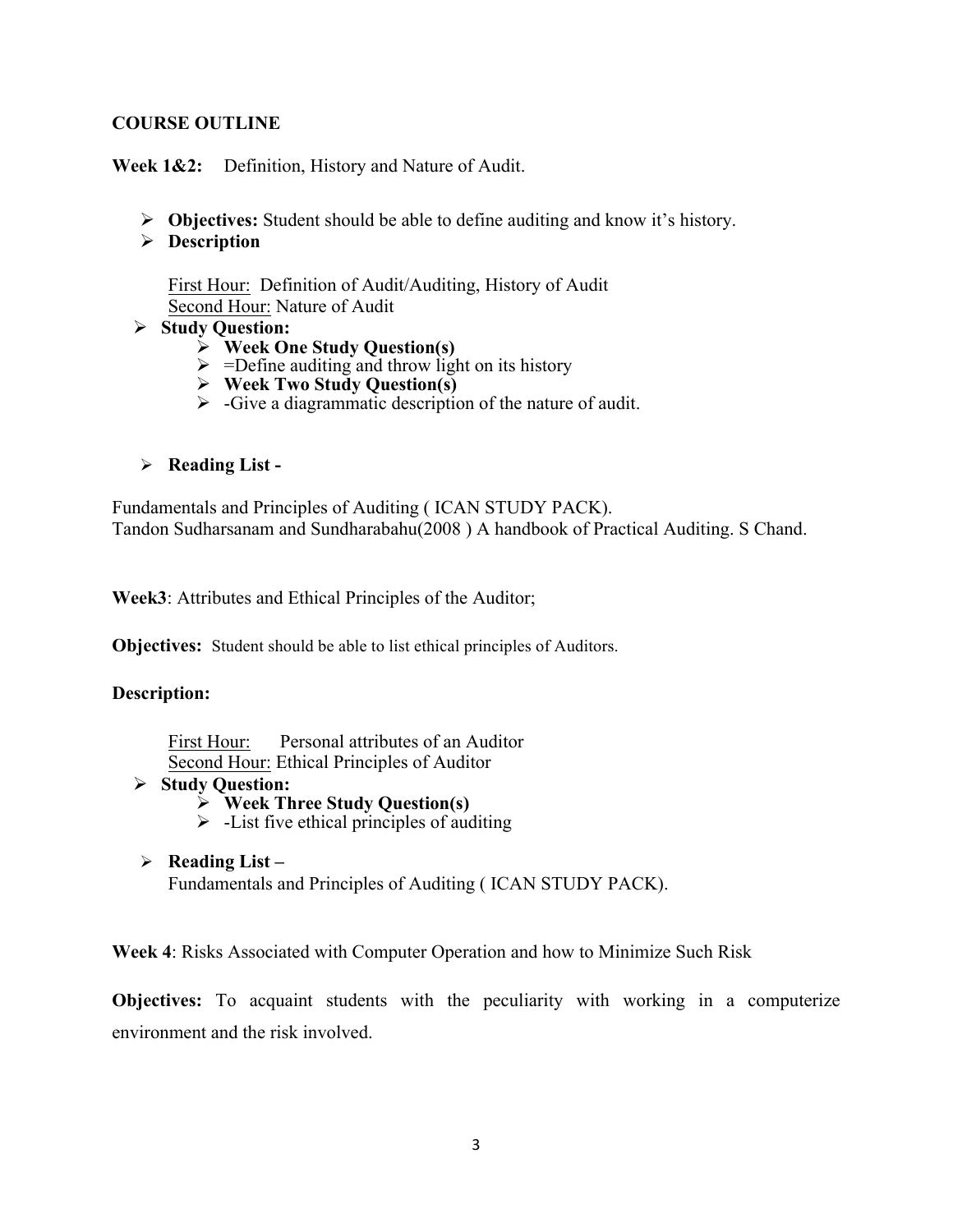# **Description:**

First Hour: Impact of Information Technology on the Audit Function Second Hour: Risk associated with computer operations.

## Ø **Study Question:**

- Ø **Week Four Study Question(s)**
- $\triangleright$  -What are the risks associated with auditing in a computerized environment
- Ø **Reading List -**

Fundamentals and Principles of Auditing ( ICAN STUDY PACK).

**Week5:** The legal framework of Audit and Inspection: Constraint and Problems.

**Objectives:** To acquaint students with relevant laws that creates a legal framework for auditing and guides its operations.

# Ø **Description**

First Hour: CAMA

Second Hour: BOFIA

- Ø **Study Question:** 
	- Ø **Week Five Study Question(s)**
	- $\triangleright$  -What are the laws and relevant section/subsections that backs up auditing

## Ø **Reading List -**

Fundamentals and Principles of Auditing (ICAN STUDY PACK).

**Week 6:** The Role and Responsibilities of External Auditors; The Role and Responsibilities of Internal Auditor.

**Objectives:** To know the similarities between the role and responsibilities of the internal and external auditor.

Ø **Description** 

First Hour: The Role and Responsibilities of External Auditors

Second Hour: ; The Role and Responsibilities of Internal Auditor.

- Ø **Study Question:** 
	- Ø **Week Six Study Question(s)**
	- $\triangleright$  -Distinguish between the role of internal and external auditors
- Ø **Reading List –** Fundamentals and Principles of Auditing ( ICAN STUDY PACK).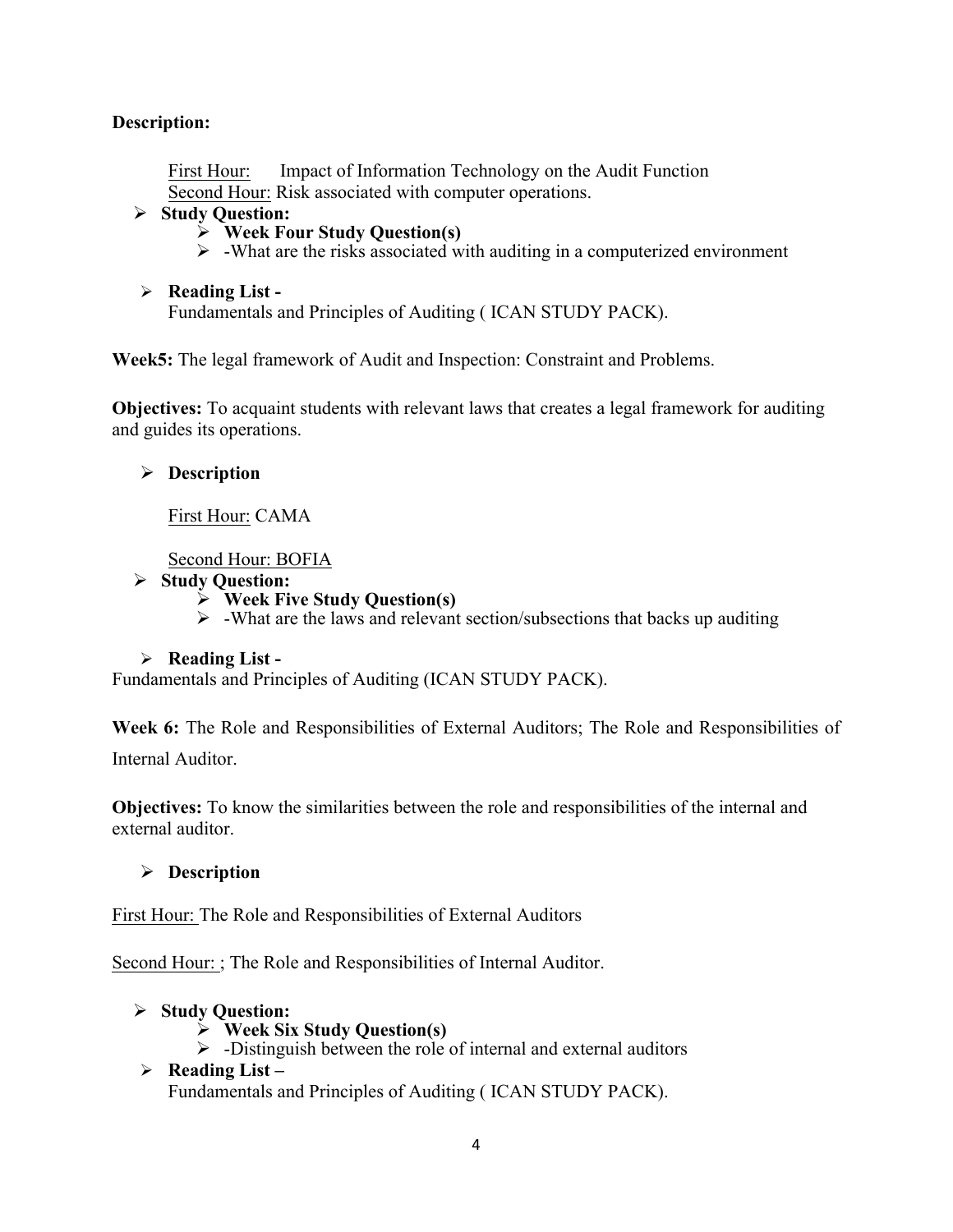**Week 7** Comprehensive Inspection Procedure of Special Items: Inspection and the Place of Inspection in the Organizational Framework of Banks.

**Objectives:**.To enlighten students on the meaning of inspection, its place in banks and procedures for inspecting special items.

# Ø **Description:**

- Ø First Hour: Comprehensive Inspection Procedure of Special Items
- $\triangleright$  Second Hour: Inspection: The Place of Inspection in the Organizational Framework of **Banks**
- Ø **Study Question:** 
	- Ø **Week Seven Study Question(s)**
	- $\triangleright$  -Distinguish between Inspection and auditing

## Ø **Reading List -**

Fundamentals and Principles of Auditing (ICAN STUDY PACK).

Tandon Sudharsanam and Sundharabahu (2008 ) A handbook of Practical Auditing. S Chand.

**Week 8** Philosophy of Branch Inspection, Advantages of Branch Inspection, and Types of Inspection.

## Ø **Description:**

First Hour: Philosophy of Branch Inspection Second Hour: Advantages of Branch Inspection, and Types of Inspection.

#### Ø **Study Question:**

- Ø **Week Eight Study Question(s)**
- $\triangleright$  -List the types of inspection
- Ø **Reading List –** I CAI (2014). Guidance Note on Audit of Banks.

## **Week 9 MID SEMESTER TEST**

**Week10** Core inspection; Special Area in Banks' inspection

**Objectives:** To educate the students on specific important areas of bank inspection.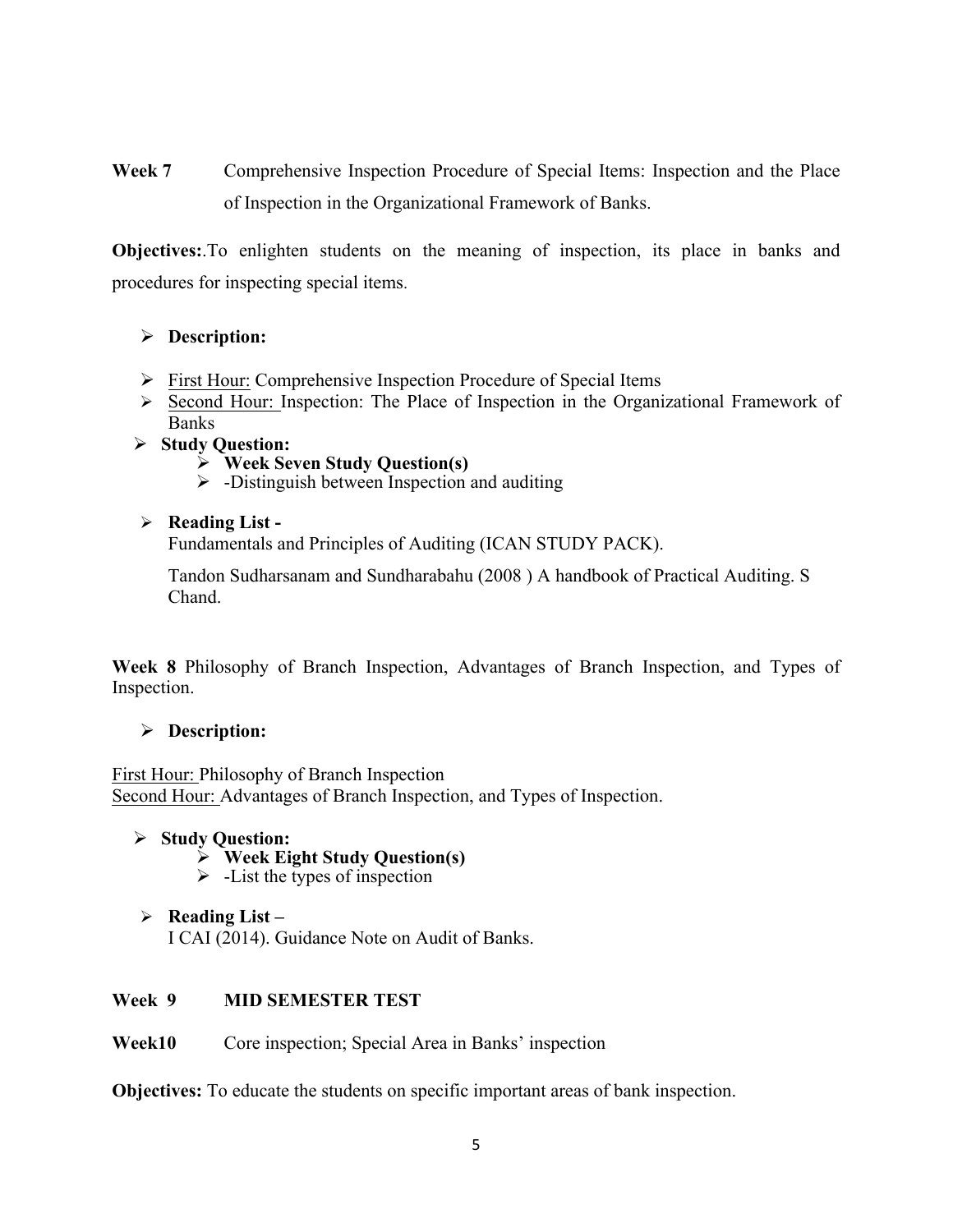#### **Description**

First Hour: Core inspection

Second Hour: Special area in bank inspection

## Ø **Study Question:**

- Ø **Week Ten Study Question(s)**
- $\triangleright$  -What are the special areas of bank inspection?
- $\triangleright$  -Why is the Loans and Advances department of a bank so critical to the survival of the bank?
- Ø **Reading List –** I CAI (2014). Guidance Note on Audit of Banks. Tandon Sudharsanam and Sundharabahu(2008 ) A handbook of Practical Auditing. S Chand.

Week 11 Prudential Guidelines and Money Laundering

**Objectives:** To acquaint students with issue addressed in the prudential guidelines and the money laundry act.

## **Description**

First Hour: Introduction to prudential guidelines

Second Hour: CBN Prudential guidelines for Deposit Money Banks (2010)

## Ø **Study Question: Reading List -**

Ikpefan O.E.(2012) Issues in Banking and Finance. CIBN Press. CBN Prudential guidelines for Deposit Money Banks (2010)

**Week 12** Investigation, Frauds and Nature of Frauds,

- Ø **Objectives** Define investigation, define fraud, know the types and nature of fraud.
- Ø **Description**

First Hour: Definition of Fraud. Differences between frauds and errors

- $\triangleright$  Second Hour: Types of frauds
	- Ø **Study Question: Week Twelve Study Question(s**)
	- $\triangleright$  List five type of fraud

Ø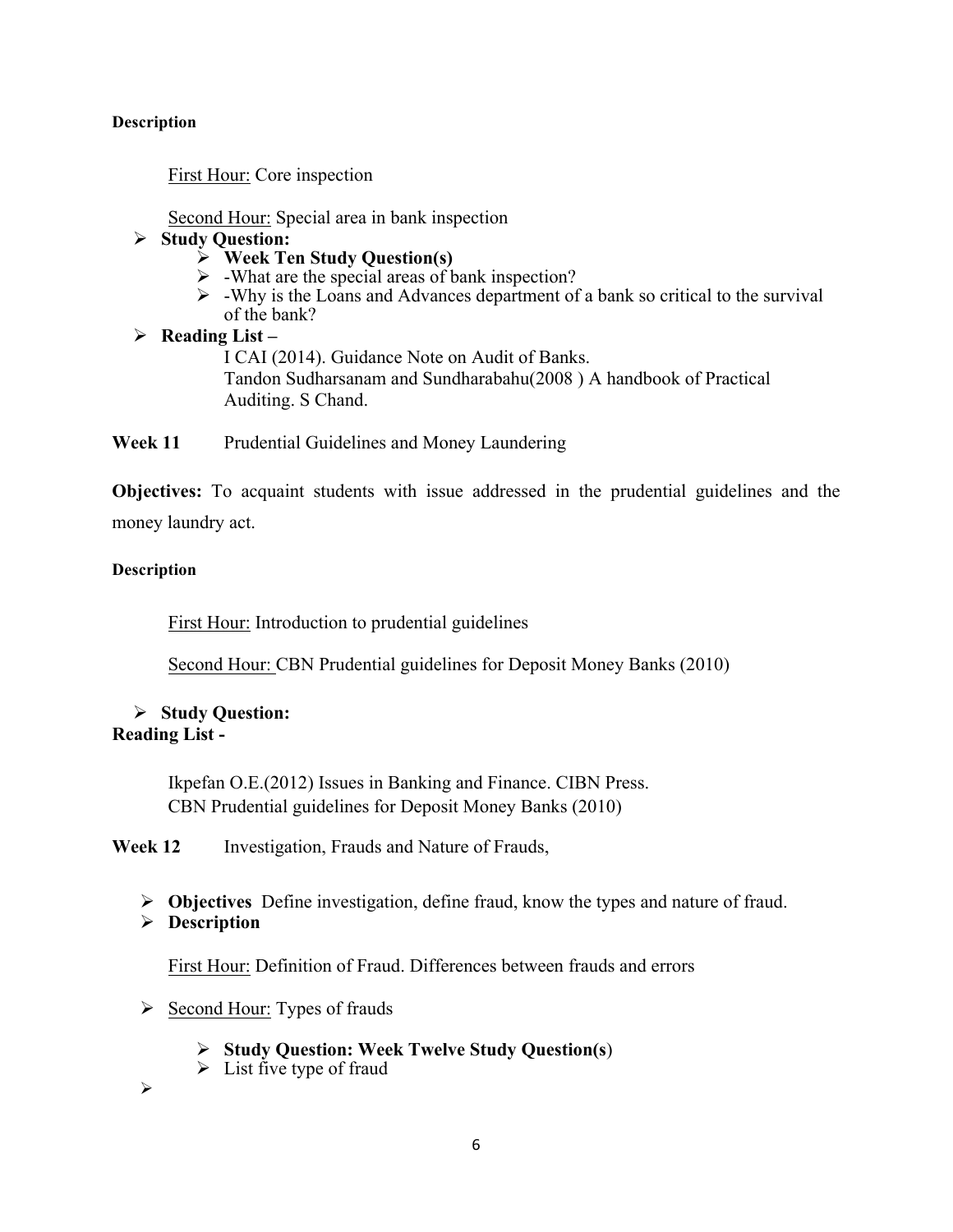# Ø **Reading List -**

Ikpefan O.E. (2012) Issues in Banking and Finance. CIBN Press. Tandon Sudharsanam and Sundharabahu(2008 ) A handbook of Practical Auditing. S Chand.

**Week 13** Techniques use in Branch Inspection

- Ø **Objectives:** Various techniques used in branch inspection will be discussed.
- Ø **Description**

First Hour: Techniques in Branch inspection

- $\triangleright$  Second Hour: Techniques in Branch inspection(cntd)
- Ø **Study Question:**
- Ø **Week Thirteen Study Question(s)**
- $\triangleright$  Discus the technique of branch inspection you know

**Reading List – ICAI** Guidance note on Audit of banks

**Week14:** The Inspector in a Mechanized Environment.

- Ø **Objectives:** To help students understand the peculiarity involved in with carrying out inspection in a mechanized environment.
- Ø **Description**

First hour: The Inspector in a Mechanized Environment.

Second hour: The Inspector in a Mechanized Environment (cntd).

- Ø **Study Question:** 
	- Ø **Week Fourteen Study Question(s)**
	- $\triangleright$  What factors make the mechanized environment unique?

#### **Reading List -**

**Week 15:**Revision.

#### **Week 16**

**Topic:** Examination

#### **Objectives:**

To examine the students on all that has been taught during the semester.